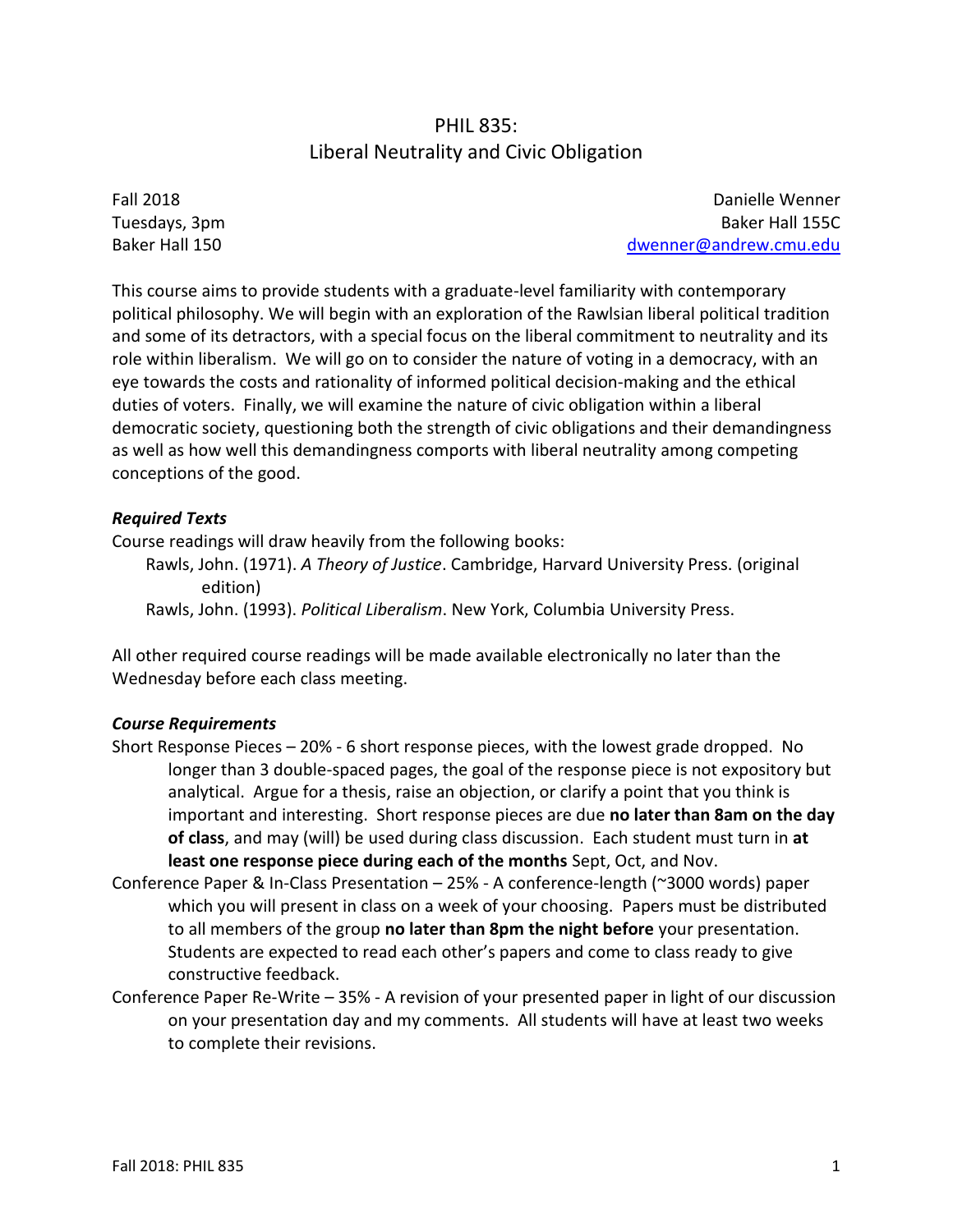In-Class Participation – 20% - Please complete all readings before class & come to class prepared to contribute to discussion. In particular, be prepared to explain the major theses of assigned readings, the arguments for those theses, and to critically evaluate those arguments. Each week, one participant will be responsible for leading our discussion by providing a critical précis of the reading and raising a few interesting points for discussion. Discussion leaders are encouraged to use their short response pieces as jumping-off points for discussion.

#### *Class Policies*

Late short response pieces are not accepted. Late papers will be penalized half a letter grade (5 points) for every day or portion of a day that they are late. In this class there is a zero-tolerance policy for cheating: any student found to have plagiarized on any assignment will receive a failing grade for the entire course, and all available institutional penalties will be sought.

*If you wish to request an accommodation due to a documented disability, please notify me and contact Disability Resources at: [access@andrew.cmu.edu](mailto:access@andrew.cmu.edu) or 412-268-2013 as soon as possible.*

## **Outline of Topics & (Tentative) Schedule of Readings**

#### *Part I: Political Liberalism, Perfectionism, and the Nature of Neutrality*

1<sup>st</sup> Meeting (28 Aug)

George Sher (1997). "The Principle of Neutrality," ch. 2 of *Beyond Neutrality: Perfectionism and Politics*. Cambridge: Cambridge University Press.

2<sup>nd</sup> Meeting (4 Sept)

*Theory of Justice*, Ch. 1, §§1-6 and Ch. 2, §§11-15.

3<sup>rd</sup> Meeting (11 Sept)

*Theory of Justice,* Ch. 3, §§22-29.

Charles Larmore (1987). "Liberalism and the Neutrality of the State," ch. 3 of *Patterns of Moral Complexity*. Cambridge: Cambridge University Press.

#### <sup>4th</sup> Meeting (18 Sept)

*Theory of Justice*, Ch. 5, §50

Michael Sandel (1982). "Introduction: Liberalism and the Primacy of Justice" and "Justice and the Moral Subject," Intro & ch. 1 of *Liberalism and the Limits of Justice*. Cambridge: Cambridge University Press.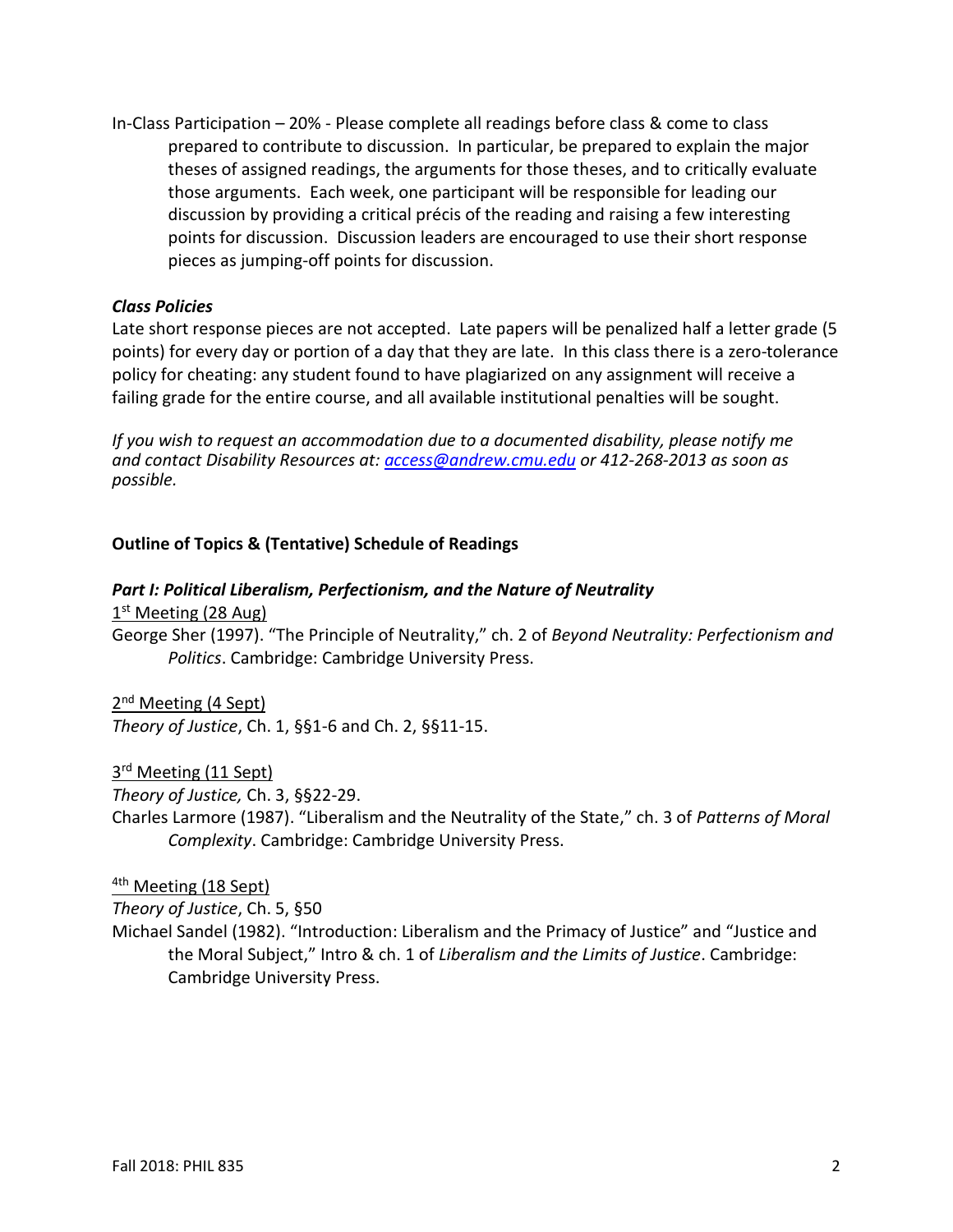# 5<sup>th</sup> Meeting (25 Sept)

Thomas Nagel (1973). "Rawls on Justice." *Philosophical Review* **82**(2): 220-234. Joseph Raz (1986). "Neutral Political Concern," ch. 5 of *The Morality of Freedom*. Oxford: Clarendon Press.

## 6<sup>th</sup> Meeting (2 Oct)

*Political Liberalism*, Intro pp. xv-xxx & Lecture I, §§1,2,5,6,7 Martha Nussbaum (2011). "Perfectionist Liberalism and Political Liberalism." *Philosophy & Public Affairs* **39**(1): 3-45.

## 7<sup>th</sup> Meeting (9 Oct)

*Political Liberalism,* Lecture IV, §§1-5 Samuel Scheffler (1994). "The Appeal of Political Liberalism." *Ethics* **105**(1): 4-22.

8<sup>th</sup> Meeting (16 Oct)

Susan Moller Okin (1994). "Political Liberalism, Justice, and Gender." *Ethics* **105**(1): 23-43. Christie Hartley & Lori Watson (2010). "Is a Feminist Political Liberalism Possible?" *Journal of Ethics & Social Philosophy* **5**(1). doi:10.26556/jesp.v5i1.48.

# 9<sup>th</sup> Meeting (23 Oct)

*Political Liberalism*, Lecture V, §§1-7

Martha Nussbaum (1998). "Aristotelian Social Democracy." In Gillian Brock (ed.) *Necessary Goods: Our Responsibilities to Meet Others' Needs*. New York: Rowman & Littlefield. 135-156.

## *Part II: Democracy & Democratic Rationality*

10<sup>th</sup> Meeting (30 Oct)

*Plato's Republic*, ch. VIII

Anthony Downs ([1957] 1985). "The Process of Becoming Informed" and "How Rational Citizens Reduce Information Costs," chs. 11-12 of *An Economic Theory of Democracy*. New York: Harper Collins.

## **NOTE: THERE WILL BE NO CLASS MEETING NOV. 6. THIS MEETING TO BE RESCHEDULED.**

11<sup>th</sup> Meeting (13 Nov)

Russell Hardin (2009). "Democratic Participation," ch. 3 of *How Do You Know? The Economics of Ordinary Knowledge.* Princeton: Princeton University Press.

Bryan Caplan (2007). "Classical Public Choice and the Failure of Rational Ignorance," ch. 4 of *The Myth of the Rational Voter: Why Democracies Choose Bad Policies*. Princeton: Princeton University Press.

# 12th Meeting (20 Nov)

Jason Brennan (2011). "Civic Virtue Without Politics" and "Wrongful Voting," chs. 2-3 of *The Ethics of Voting*. Princeton: Princeton University Press.